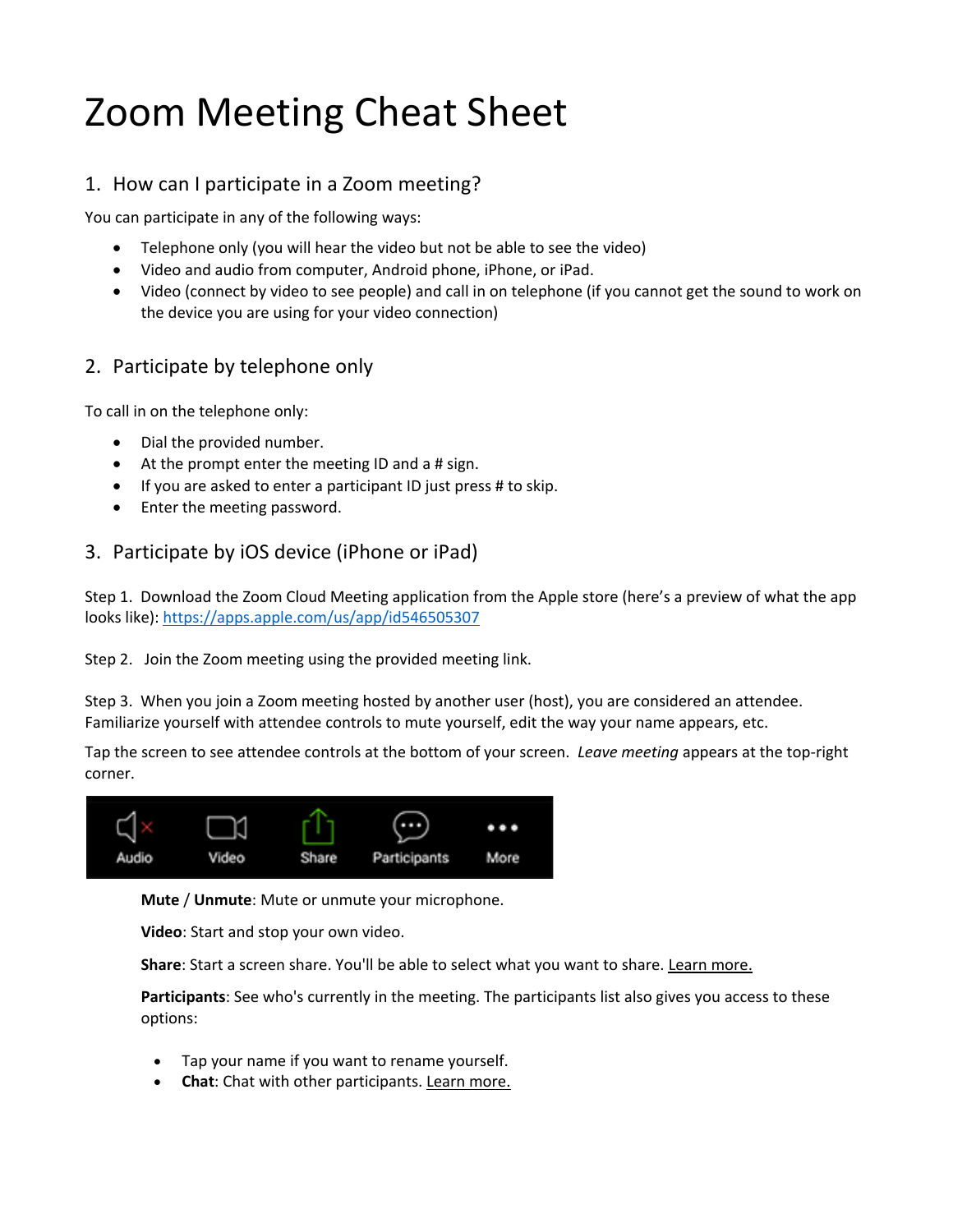**More**: View non-verbal feedback icons (if enabled by the host). Tapping an icon will notify the host by placing the icon beside your name in the participants list. For example, **Raise Hand** places the raise hand icon beside your name and simulates a hand raise. To see other participants swipe left (you can see four participants at a time, keep swiping left to see more).

## 4. Participate by Android device

Step 1. Download Zoom Cloud meetings from Google play https://play.google.com/store/apps/details?id=us.zoom.videomeetings

Step 2. Join the Zoom meeting using the provided meeting link.

Step 3. When you join a Zoom meeting hosted by another user (host), you are considered an attendee. Familiarize yourself with attendee controls to mute yourself, edit the way your name appears, etc.

The attendee controls appear at the bottom of your screen, except for Leave meeting which appears at the topright corner.



**Mute** / **Unmute**: Mute or unmute your microphone.

**Video**: Start and stop your own video.

**Share**: Start a screen share. You'll be able to select what you want to share. Learn more.

**Participants**: See who's currently in the meeting. The participants list also gives you access to these options:

- Tap your name if you want to rename yourself.
- **Chats**: Chat with other participants. Learn more.
- **Invite**: Invite others to join your meeting. Learn more.

**More**: Non-verbal feedback icons (if enabled by the host). Tapping an icon will notify the host by placing the icon beside your name in the participants list. For example, the hand icon places the raise hand icon beside your name and simulates a hand raise. To see other participants swipe left (you can see four participants at a time, keep swiping left to see more).

## 5. Participate from a computer (Window or Mac)

Step 1. Download and install the Zoom Client for meetings: https://zoom.us/download#client\_4meeting

Step 2. Join the Zoom meeting using the provided meeting link.

Step 3. When you join a Zoom meeting hosted by another user (host), you are considered an attendee. Following are the major attendee controls if you're on a computer.